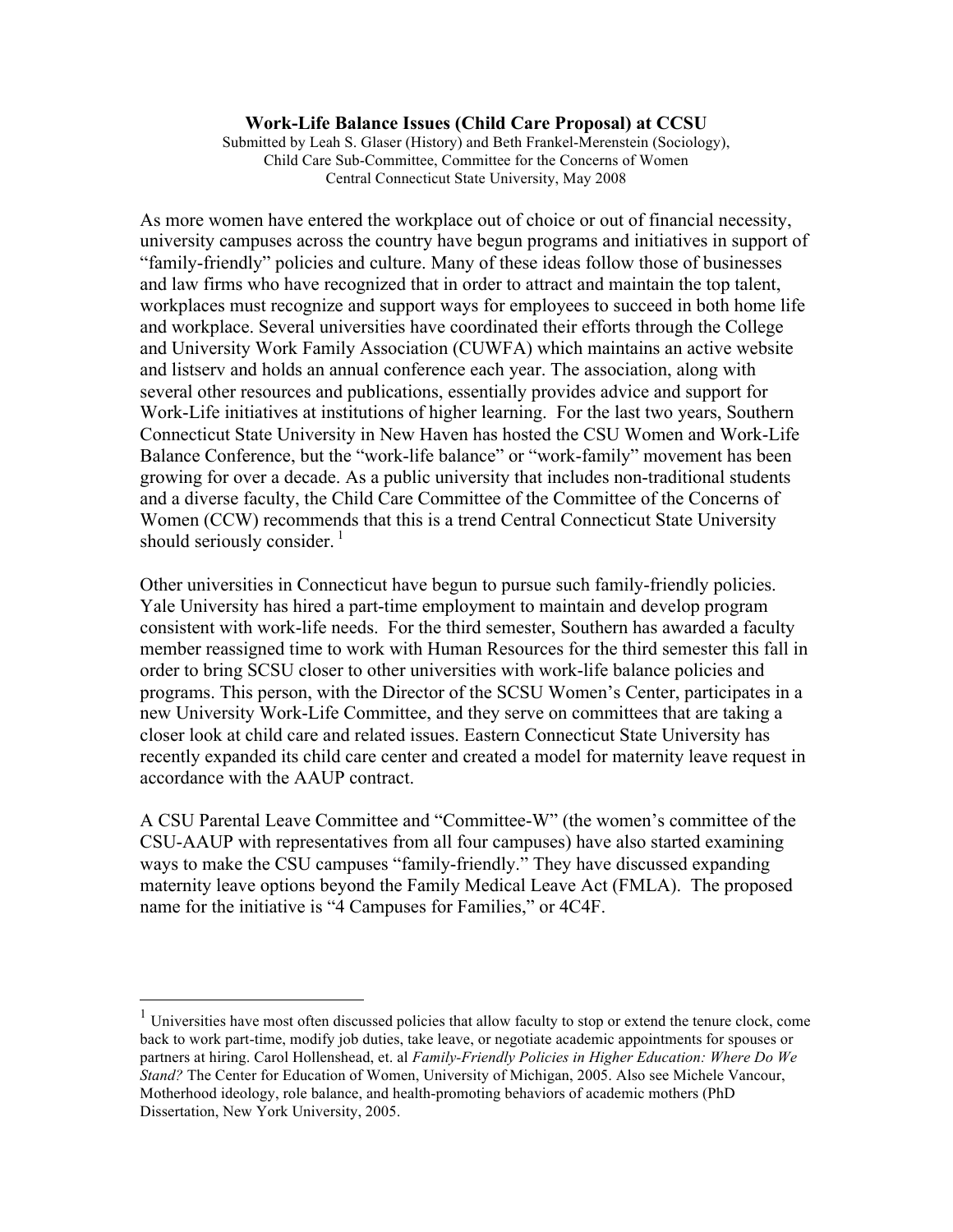### **Recommendation for Promoting a Campus Commitment to Work-Life Balance Policies and Programs at CCSU**

Work-life and child care issues are clearly not simply women's issues, but working women have more often borne the responsibilities, stigmas and pressures of wanting, or more often needing, to be both responsible caregivers and career professionals. CCW therefore believes work-life initiatives fall within our purview. However, CCW is an advocacy group and would plan to delegate the program duties to a campus Work-Life Coordinator as both Yale and the University of Connecticut have done. Therefore, the Child Care Committee makes the following long-term recommendations:

- 1. Change "Child care committee" of the CCW to the "Work-Life Balance Committee."
- 2. Designate a work-life contact at CCSU to work with Human Resources or Women's Center. This person would also serve on the Work-Life Balance Committee of the CCW.
- 3. Join the College and University Work Family Association (CUWFA) as an institution.
- 4. Attend annual national conferences as well as the CSU Work-Life Balance Conference at SCSU.
- 5. Enlist counseling center to establish support groups and workshops for faculty, staff, and students to address issues like time management for young parents.
- 6. Explore ways to expand FMLA (Family Medical Leave Act) protections and support beyond requirements of law:

- Work with the AAUP, DECs, and the administration to address the "tenure vs. the biological clock."

- Provide additional emotional support and resources for women with work-life balance issues that involve children and medical needs of older family members.

- 7. Advocate for conveniently located and fully equipped nursing stations in all areas of the campus (provide breast pumps, supply storage bags, offer magazines to support nursing mothers).
- 8. Expand Early Learning Center beyond pre-school to infant care.
- 9. Model a campus coordinated babysitting service off of a program like Yale's or Southern's, but accommodating CCSU's particular needs.

# **Child Care Needs on CCSU Campus**

The most essential component to family-friendly policies on a campus is the support for the child care needs of parents, whether faculty, staff, or students. In 1987, the City University of New York (CUNY) System led the way in recognizing and supporting oncampus child care programs as essential to supporting the education mission of its institutions. In 2005, the University of Connecticut formed a committee to investigate child care and work-life issues on campus. The committee report made several recommendations that included a babysitting service with part-time or drop-in child care.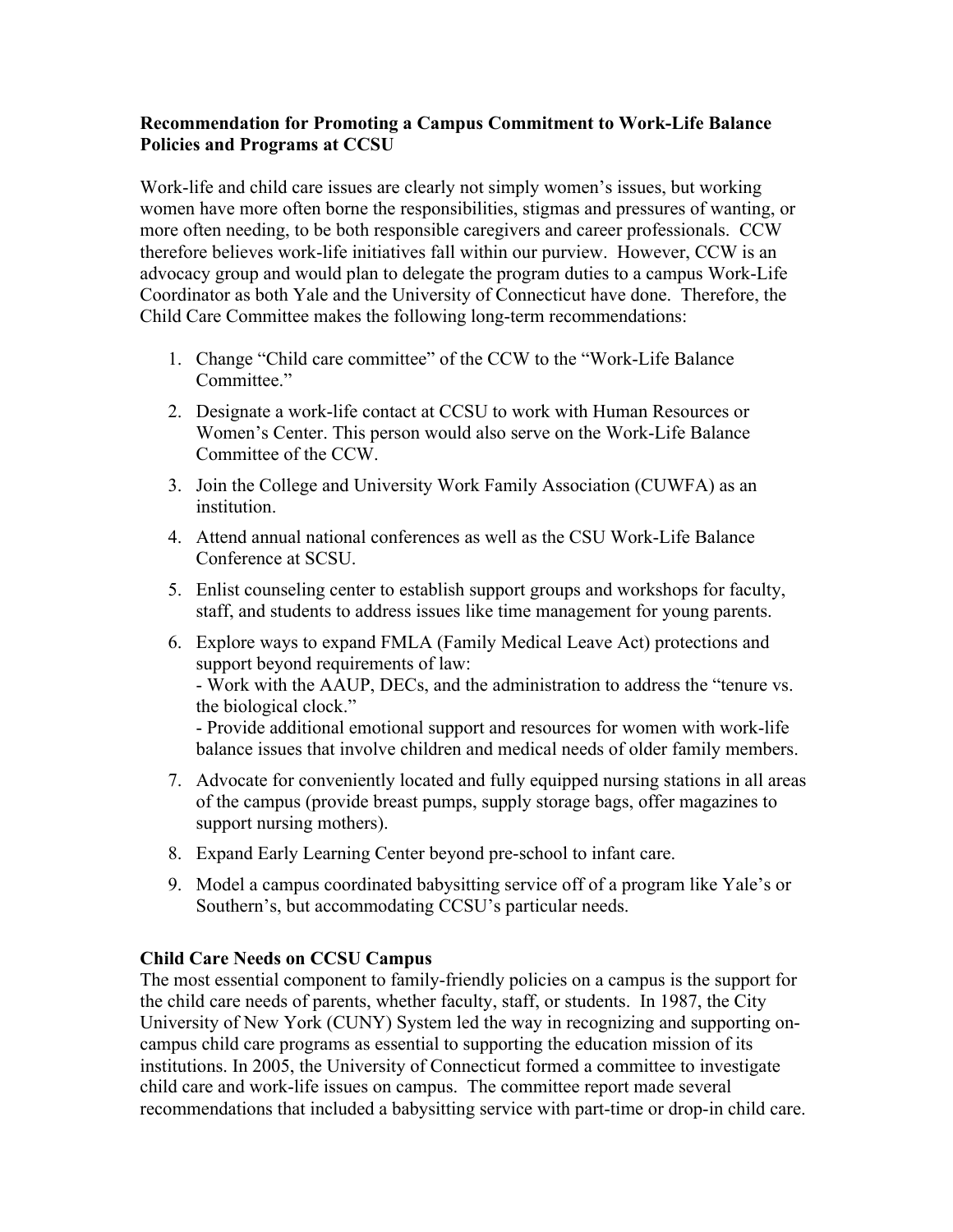Only this past March, the University of Georgia initiated a similar review of their institutions in the last two years. Even campuses that do not have coordinated mandates when it comes to work-life issues have initiated some kind babysitting services for faculty and students with child care needs including Yale University, Williams College, Barnard College, and MIT. These schools cater to largely traditional students who presumably have fewer child care needs than a public school like CCSU for child care. Each university has tailored their recommendations to the particular needs of each institution. Each cites the issue as critical to maintaining a campus community, supporting faculty, and retaining students. Not all campuses have made these kinds of decisions. It is the policy of Trinity College in Connecticut, for example, to exclude children from campus.

Considering our status as a public university and our student body demographics, we do not believe this is a wise policy for CSU campuses, which include far more nontraditional students than these other institutions. The CSUs want to attract and retain top talent in its faculty and its students and cannot afford to exclude families from the campus community. SCSU Professors Michele Vancour and William Sherman have conducted studies and written two reports examining the challenges that academic mothers with young children face on all four CSU campuses and plan research on academic fathers.<sup>2</sup> The results indicate that campuses with a child-friendly culture at minimum would ease many of the burdens. We offer the following to indicate broad support and need for this kind of service on campus.

The Committee for the Concerns of Women Child Care Sub-Committee has worked for several months to create a plan and proposal for on-campus child care services. In order to create such a proposal, it was first necessary to assess the needs for such services on campus. Through the combined efforts of various groups on campus, the following points must be addressed:

1) According to the President's Executive Summary issued March 2008, a report from the AAUW stated that the university should "increase students' options by supporting high-quality child care in conjunction with other family-friendly policies. For instance, provide child care for children of all ages for students."

2) Under the issues of Education, the President's Executive Summary also stated that the university should recognize "that families are a source of strength, a Family Advisory Council and family web-site are being discussed."

3) Based upon a report issued by the CCSU Retention and Graduation Council in February 2008, one of the committee's recommendations for improving retention and graduation rates for part-time students would be to "offer day care and other services

 <sup>2</sup> Michele Vancour and William Sherman, Southern Connecticut State University, "Motherhood Ideology, Role Balance, and Health-Promoting Behaviors of Non- Tenured Academic Mothers," Final Report, 2003- 2005; Michele Vancour and William Sherman, Southern Connecticut State University, "Academic Life Balance for Mothers: Pipeline or Pipe Dream?" Paper presented at the meeting of the Association for Research on Motherhood, Toronto, Ontario, October 2007).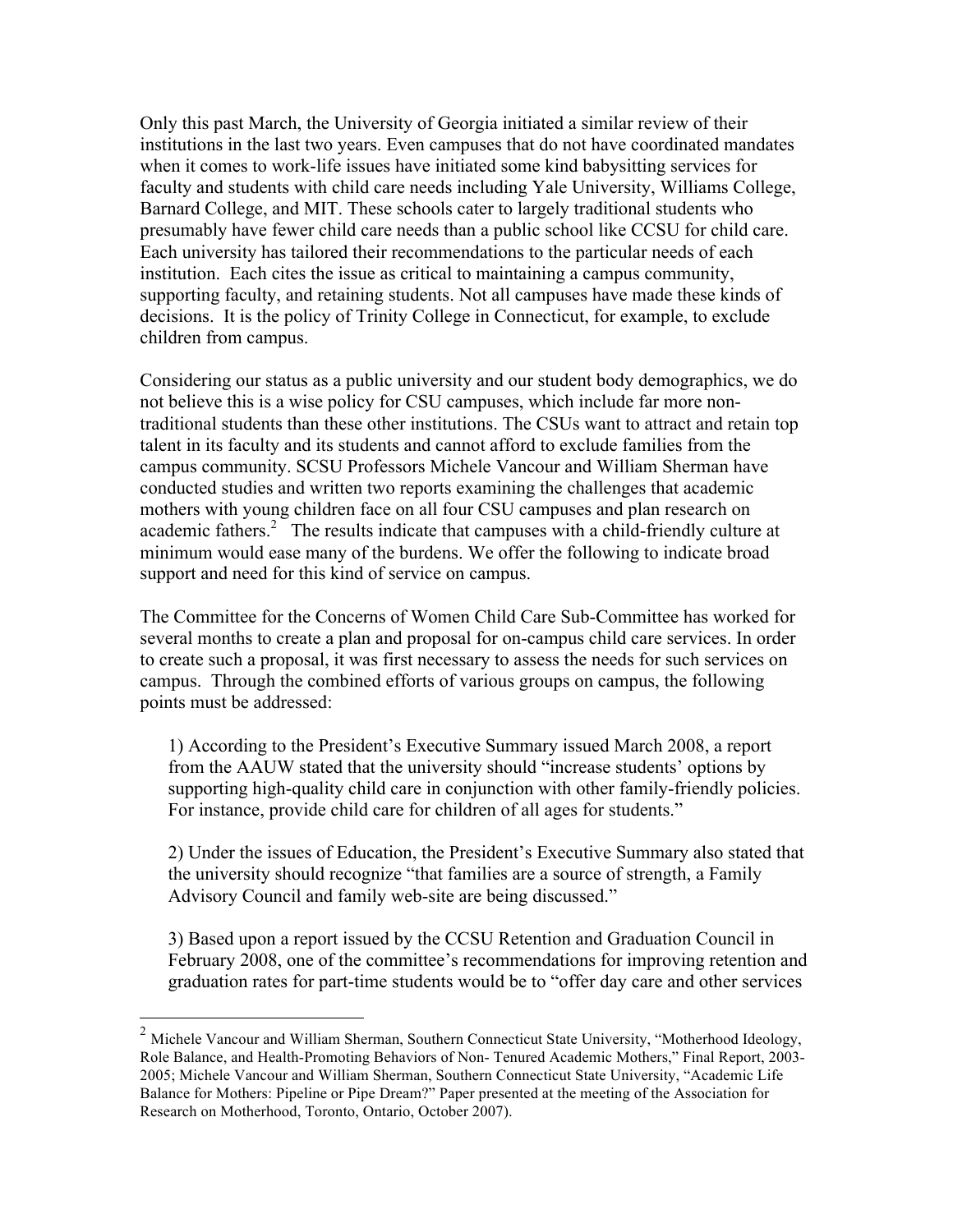to address the needs of older/married students."

4) The CCW Child Care sub-committee conducted a campus wide survey to gauge the interest and needs of child care services on campus. We received a significant response to this survey, with 486 respondents. According to the results of this survey:

- 48% of all respondents (students, staff, faculty) say they have missed an oncampus event or class due to lack of child care
- 64% say they would be interested in using short term and/or immediate child care if it were available on campus
- 80% say they know people on campus who could use an on-campus child care service
- 96% think on-campus, short-term child care is a good idea
- 93% think creating on-campus, short-term child care is important

Based on all the fore-mentioned issues, we believe that it is clear if the university is truly committed to the enhancement of diversity on campus, as well as the recruitment and retention of underrepresented populations, then students, faculty and staff with children comprise one such population. Students with children are clearly negatively impacted during their academic career. For example, during finals weeks, when their schedule is not the same as during the regular semester, they have a pressing need for child care. Additionally, during elementary school breaks over the course of the school year, our parent-students also have a pressing need for immediate child care. These students also miss out on participating and attending events and therefore feeling like a part of the larger campus community. Our staff and faculty with children often have the same needs during the same situations. Furthermore, our junior faculty members are faced with the pressing demands of meeting the tenure clock while often simultaneously trying to meet child care needs. For both junior and tenured faculty, attempting to meet all the demands of a full time faculty position - such as teaching four classes, conducting research, advising, and serving on committees – can often conflict with the immediate child care issues that can surface during the regular semester.

# **Proposal for CCSU On-Campus Babysitting Service**

CCSU is affiliated with a pre-school facility, but that facility cannot accommodate all who need child care services. The Early Learning Program only admits pre-school age children. Its licensing agreements limit it to twenty-six children in accordance with the current size of the facility. The Early Learning Program is looking to expand its physical space to accommodate infants and children under the age of three as well as establish a before and after-school program for older children. However, they will need considerable funding for such an expansion. Additions to the Early Learning Program might also one day accommodate drop-in babysitting, but again, it would require more space.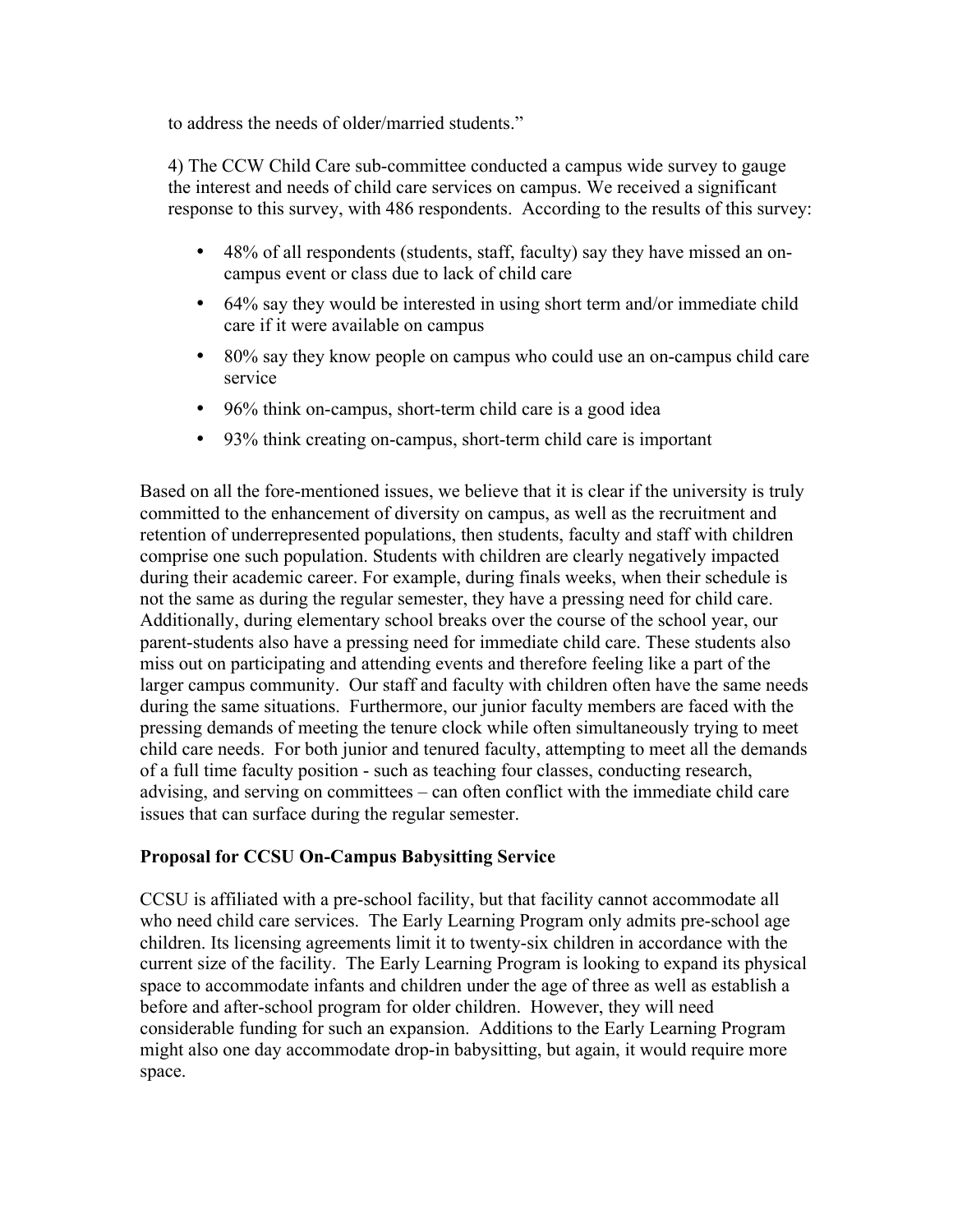In the meantime, Child Care Sub- Committee of CCW is recommending that we establish a clearinghouse for on-campus and/or drop-in babysitting services. CCSU does not currently provide adequate support for child care needs. CCSU Career Services operates a job site where babysitters can advertise, but it is difficult for faculty to access and it is not exclusively devoted to child care so job announcements are extremely difficult to locate. In the past, some people have tried to set up a babysitting program to provide care for students' children as needed through the student employment office, put up signs, and set up a bulletin board with the Women's Center, but nothing ever came of it. Interested babysitters and parents need an accessible, simple, reliable, supported network to coordinate care.

CCW would like to pursue establishing a babysitting service on the model of Williams College and Yale University. This essentially requires the establishment of a website that will serve as a clearinghouse to match and coordinate babysitters with campus parents. All participants, babysitters and parents, must be affiliated with CCSU. Ultimately, *parents will sign a disclaimer to accept all matters of risk and will be responsible for evaluating the babysitters*, but the Child care Committee proposes to require babysitters to submit resumes and references and the child care committee can ach babysitter will be interviewed. Jobs arranged through the service must be short-term (1-3 hours), will stay on campus, and parents must also stay on campus or within five miles of campus.

## **Based upon the programs and services of other campuses, we recommend that the babysitting service would include the following components:**

- 1. A **website clearinghouse** with job postings and supplemental materials to advise and support parents and caregivers. The website would cross-link to the Career Services Site: Central Connections as well as other campus websites like CCW and the Women's Center.
- 2. The administrator of the website or an appointee (see Work-Life Concerns below) will **validate references** before posting available sitters. Parents (faculty or students) are responsible for following-up on checking references before hiring a sitter.
- 3. **Parents must agree to sign liabilities and disclosures** releasing the university and related personnel from any lawsuits resulting from the service.
- 4. The service will be available year-round (when classes are in session) and must **stay on-campus for no more than 3 hours** (babysitters are not allowed to take children off campus). Parents will have to provide a letter giving permission and liabilities to take children off campus or hire for off-campus babysitting which will be kept on file.
- 5. **Babysitters must have proof of CCSU student status** and be in good academic standing or will be removed from the list.
- 6. Ideally, the campus could provide a **safe, accessible space** for babysitters to watch children. If this is not possible, babysitters can only take and/or watch children in approved areas on campus: Classrooms, the library, and construction